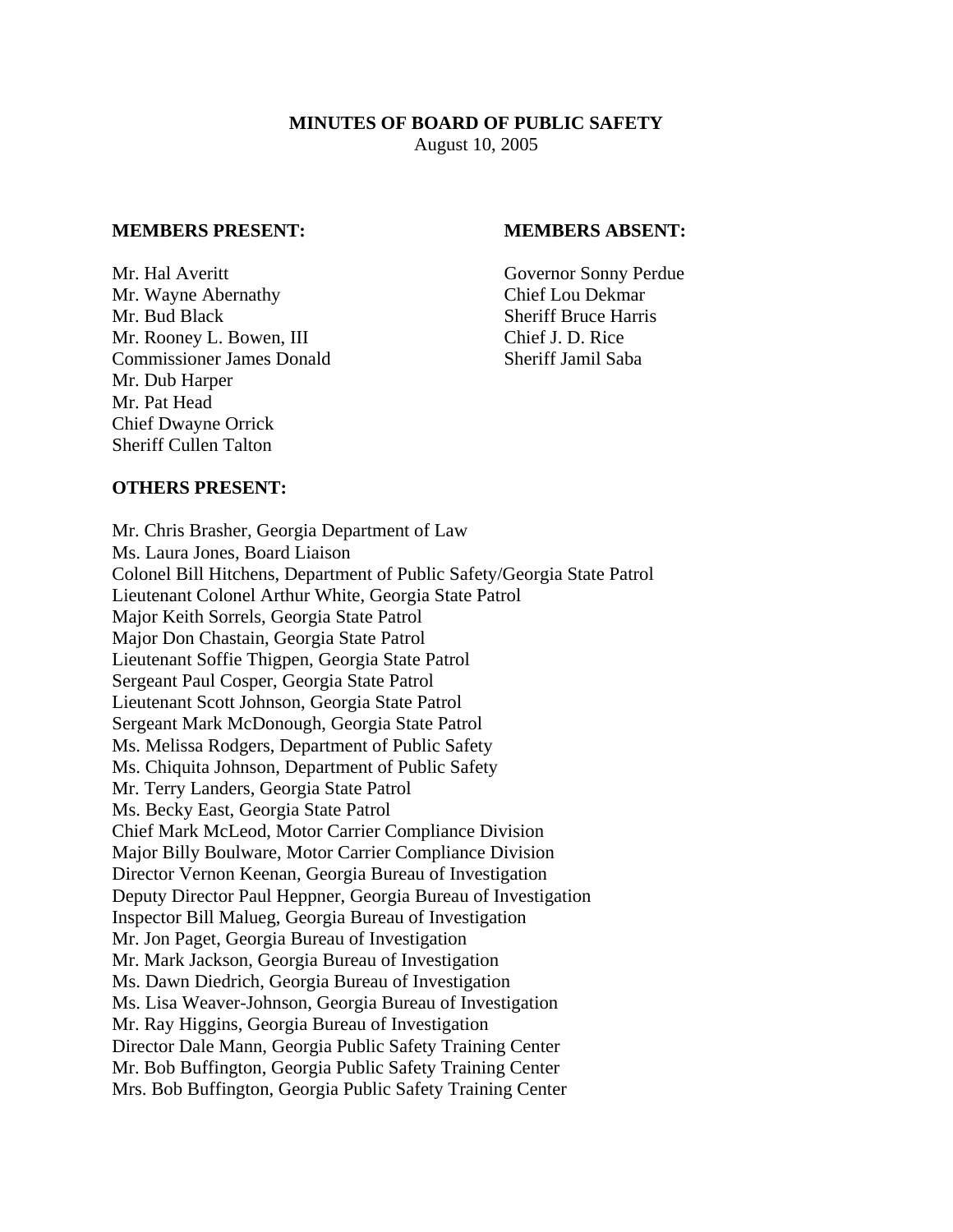Mr. Richard Guerreiro, Georgia Public Safety Training Center Ms. Patrice Kerner, Office of Planning and Budget Mr. Rick Shreve, Office of Planning and Budget Chief James Chadwick, Dalton Police Department

Vice-Chairman Donald welcomed everyone to the Board of Public Safety meeting, asking the Board members if they wish to acknowledge any visitors. Sheriff Cullen Talton introduced Captain Reuben McGee from the Sheriff's office. Vice-Chairman Donald then requested everyone around the room to introduce himself/herself.

A Resolution was presented to Mr. Bob Buffington, who is retiring from the Police Academy under the Georgia Public Safety Training Center. Director Dale Mann began with describing Mr. Buffington as someone who has touched every police and sheriff agency in the State. After reading the Board Resolution, everyone was invited to give their honor and comments. Mr. Buffington thanked the Board members, notably thanking Mr. Wayne Abernathy for being instrumental in helping get the Police Academy started. The Board helped to make it become an integral part of daily operation for law enforcement agencies across the State; every year there are cases worked on officer-involved shootings. Mr. Buffington does not want to leave, but with medical reasons, it has become necessary; hence, he is offering to continue helping with cases.

Vice-Chairman Donald called for a motion to approve the July Minutes, which was made by Mr. Wayne Abernathy, seconded by Mr. Hal Averitt, and unanimously voted approval by the Board.

# **DIRECTORS' REPORTS**

Colonel Bill Hitchens, Department of Public Safety/State Patrol, first introduced Ms. Chiquita Johnson, a new employee with the Department. Ms. Johnson comes from the Department of Motor Vehicle Safety and is now the Department of Public Safety's new Deputy Chief in the Legal Services Division.

Colonel Hitchens began with reporting that the employee count is the same for this month. He continued with noting reorganization. The law enforcement division under Department of Motor Vehicle Safety was brought over to Department of Public Safety. This division will be known as the Motor Carrier Compliance Division. Colonel Hitchens provided a copy of the old organizational chart, along with the newer organizational chart, reflecting where the MCCD falls in the structure. Also, a more definitive chart was provided showing the structure of the MCCD itself. In response to a question if the regions are the same size as the troops, Colonel Hitchens stated there are differences if trying to compare the units; and there are differences in rank structure and other areas. In response to a question of change of uniforms and vehicles, Colonel Hitchens explained that the patches on the uniforms are changing; the vehicles are being changed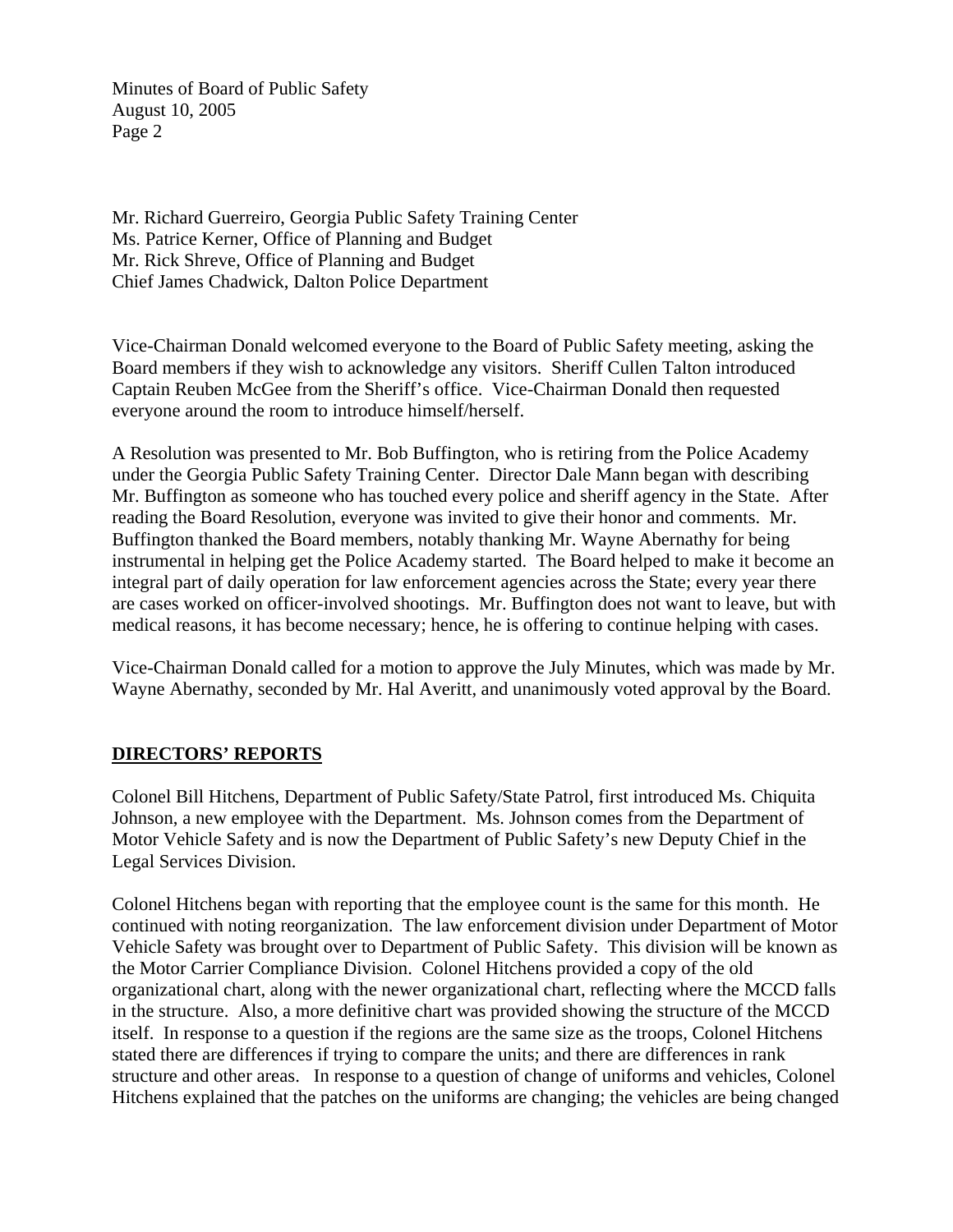to reflect Department of Public Safety and with placing MCCD on the back of the vehicles. In response to a question if MCCD will run radar, Colonel Hitchens stated it is something being looked at. In response to a question of assisting State Patrol during weekends and holidays, Colonel Hitchens stated that because of its significant funding from the federal government, there are compliance issues. If MCCD falls short in certain areas, it will not receive the federal funding.

Mr. Hal Averitt made a motion to approve the organizational chart, which was seconded by Mr. Rooney L. Bowen, III and unanimously voted approval by the Board members.

Colonel Hitchens then reported to the Board the issue of the Department's pursuit policy. After several meetings and a Board committee meeting to discuss this issue, the final version of the policy was sent by e-mail to the Board members.

Vice-Chairman Donald, at this point, requested Mr. Hal Averitt, chair of the State Patrol Committee, to give his committee report. Mr. Averitt reported that a committee meeting was held on August  $2<sup>nd</sup>$  at State Patrol headquarters. It was a very good meeting; the policy was very well explained. At that committee meeting, several changes were made and it was agreed that if anyone did not agree, to please make Mr. Averitt aware. Mr. Averitt received an e-mail from Chief Lou Dekmar, who was not attending today's Board meeting. Chief Dekmar's concern, as Mr. Averitt read aloud, was not addressing the speed at which PIT is deemed constituted as deadly force. Mr. Averitt stated that this issue had been addressed at the committee meeting; hence, he requested Colonel Hitchens to explain it again.

Colonel Hitchens responded that the issue of speed had been discussed extensively. When making a PIT maneuver, several factors are taken into consideration. Based on those factors and circumstances, the law enforcement officer would have to determine the speed. Mr. Chris Brasher added here that the policy addresses the tools needed, but that State Patrol recognizes the limitations of the tools. The need is to have extensive training on any instrument, when used in a certain way, could lead to serious injury or death. Clearly, the PIT maneuver can be used as deadly force; just as flashlights, firearms, vehicles, can be used to inflict deadly force. If trained properly, it is in compliance with the law; if officers are not trained properly, then the agency is liable. Mr. Brasher supports the policy and believes the policy is defensible. State Patrol is committed to the policy and to training the officer.

Colonel Hitchens stated that with every PIT maneuver that occurs, there is a critique. The commander forwards the information to the troop commander, and, after critiquing the event, forwards the report on to the commanding officer. If the trooper, involved in the PIT maneuver, has acted inappropriately, proper disciplinary action is administered. Colonel Hitchens added that every trooper will go through eight hours of additional training regarding liability and safety issues, along with incorporating taser training.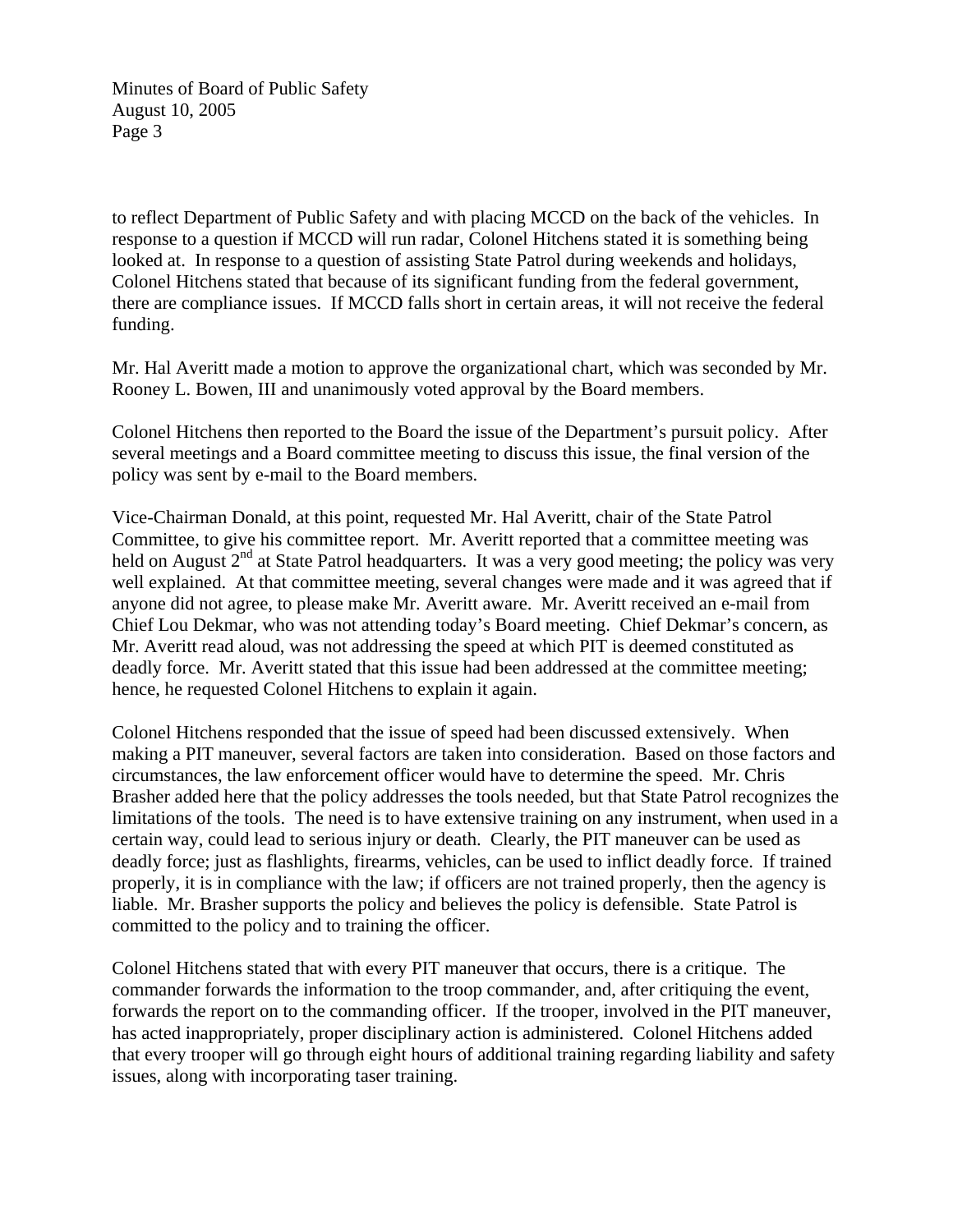With a question if radio operators needed classroom training as to know what is expected from the operator, Colonel Hitchens responded there are certain guidelines used daily by radio operators.

Mr. Bowen stated that Section H of the Policy specifies "an annual analysis of all pursuit reports …. shall be presented, in writing, to the Commissioner of the Department of Public Safety for their review…." Mr. Bowen requested that a copy of the annual analysis be provided to the Board of Public Safety.

Chief Dwayne Orrick expressed concern that other law enforcement agencies might ask State Patrol to get involved in a chase, but that particular situation may not meet the standards that State Patrol has established. Chief Orrick inquired if State Patrol restricted PIT on motorcycles and ATVs. Vice-Chairman Donald requested, because of Chief Orrick's point, that the restriction be added to the pursuit policy.

Vice-Chairman Donald requested a motion to approve the pursuit policy, which motion was made by Mr. Hal Averitt, seconded by Mr. Wayne Abernathy, and unanimously approved by the Board members.

The Board members commended the Training Staff, the Legal Services division, and the Attorney General's office for their long hours of discussions and work on this policy. Colonel Hitchens complimented Mr. Chris Brasher for going above and beyond time spent advising in this matter.

Director Vernon Keenan, Georgia Bureau of Investigation, stated his report is based around a presentation which will be given by Ms. Dawn Deidrich, Assistant Director of the GBI Legal Affairs office, and with Chief James Chadwick of Dalton Police Department. To begin with, Board Member Lou Dekmar, as the former President of Georgia Chiefs Association, appointed a committee of experts to research the taser. Chief Dekmar requested that the committee make a recommendation to Georgia law enforcement as to training and use of the taser. Before turning it over to the presenters, Director Keenan described Chief Chadwick as one of the most professional police chiefs in Georgia. Director Keenan, with high regard for Ms. Deidrich, stated she was a police officer before becoming a lawyer.

Chief Chadwick began the presentation with stating he represents the committee. The committee had the challenge to develop a model policy for the use of electronic weapons and determine where the use of electronic weapons fall on use of force continuum, and, then develop a white paper. With a copy of the white paper, *Electronic Control Weapons in Georgia: Review and Recommendation*, given to the Board members, Chief Chadwick began describing the report and the committee.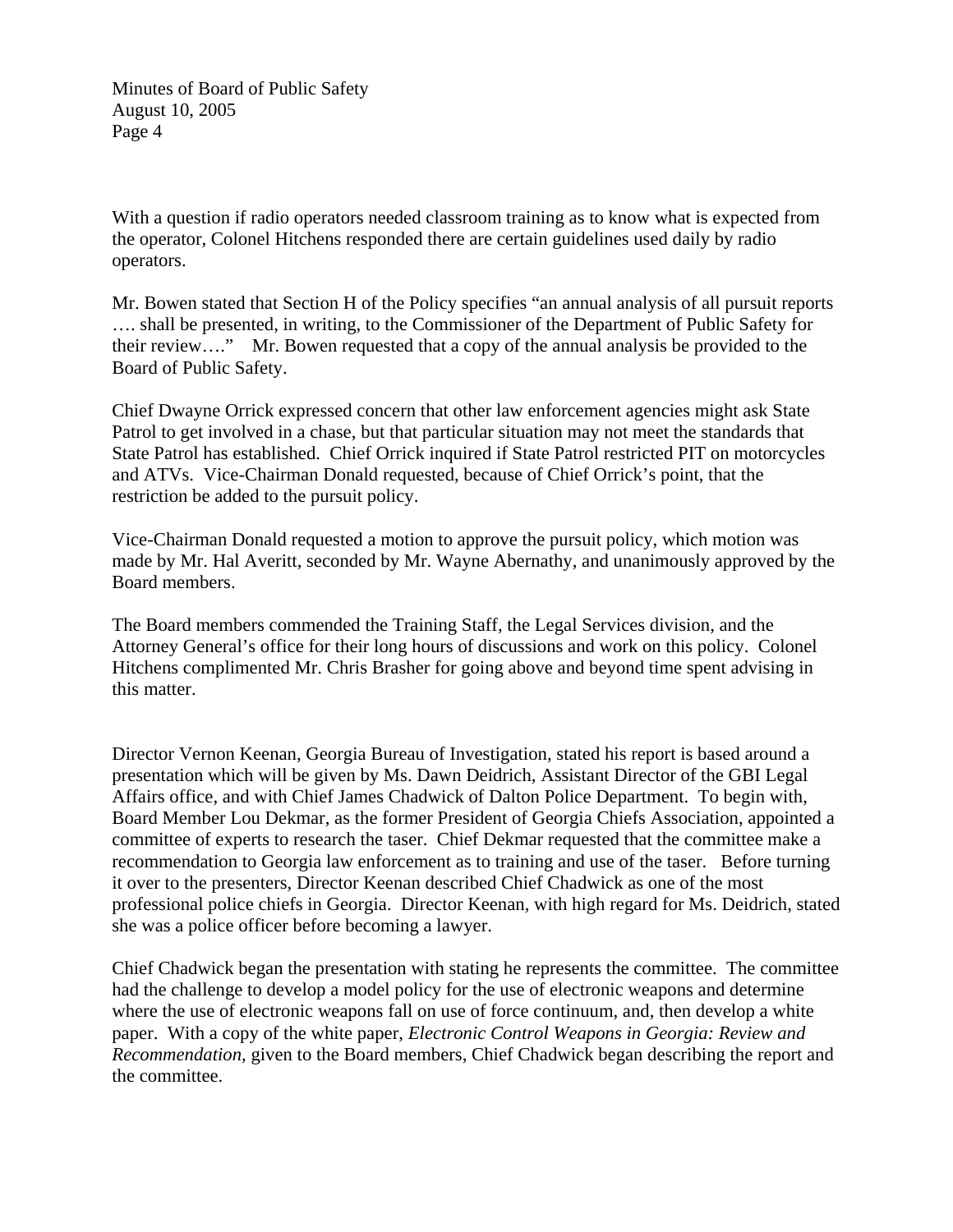The committee was comprised of physicians, lawyers, attorneys, professionals. Because of the media's embellishment of taser user, the committee held meetings to obtain the facts. Meetings were held with other groups such as Amnesty International, Southern Center for Human Rights, and Georgia Senate Research; wanting to hear from everyone about the issue.

The white paper is divided into five sections: Introduction, Use By Law Enforcement In Georgia, In-Custody Deaths, Legal Cases, Considerations, and Conclusion and Recommendations.

With the section Use By Law Enforcement in Georgia, Chief Chadwick defined a taser by describing when a person walks across the carpet, touches a doorknob, the person feels static electricity. A taser device is made to give the person 1,000 of those static electric shocks. When a person is shot with a taser, it causes the person's voluntary muscles to shut down. Electronic control weapons have been available since 1999.

Ms. Deidrich stepped in to discuss the section In-Custody Deaths. At the time of the white paper, there were six deaths that occurred after taser use. The medical examiners never concluded in those incidents that the taser was the cause of death. The white paper has an appendix listing the deaths. Nationwide, there are eleven deaths where the taser was linked or not ruled out as contributing factor. Under the section Legal Cases, Georgia is in good situation in terms of its laws. There are two cases involving tasers; neither one involve someone dying after the use of a taser.

Chief Chadwick stated there has been a lot of focus on the taser itself; whether the device is dangerous. Looking at court opinions, the court looks at whatever force the officer has used as to whether that particular action was reasonable. When using the taser device, there should be justification for using it and it should be reasonable. Under the section Policy Considerations, the committee recommends that every agency have a policy regarding the use of electronic control weapons. The committee recommends that agency heads address several issues in their policy. *Placement of the electronic control weapon on the use of force continuum*. Research has shown that some agencies have the taser device on the same level as the OC spray. *Provide for reporting*. Every time a weapon is pulled, a use of force report should be filed. It is imperative that a supervisor review these use of force reports. *Use of "drive-stun" mode*, which is the end of the weapon is touched to the subject's body. The drive-stun mode does not immobilize the subject. Using the weapon in this manner will result in the subject continuing with resisting the officer. The white paper recommends that officer ask the subjects if they need medical attention after use of the electronic weapon. Dr. Kris Sperry, a committee member, was instrumental in addressing the concerns of the effect of electronic control weapon on children, pregnant women, and elderly people.

Ms. Deidrich went on with stating the committee put in its Recommendations section areas of policy, training, and reporting. Agencies should promulgate a policy governing the use of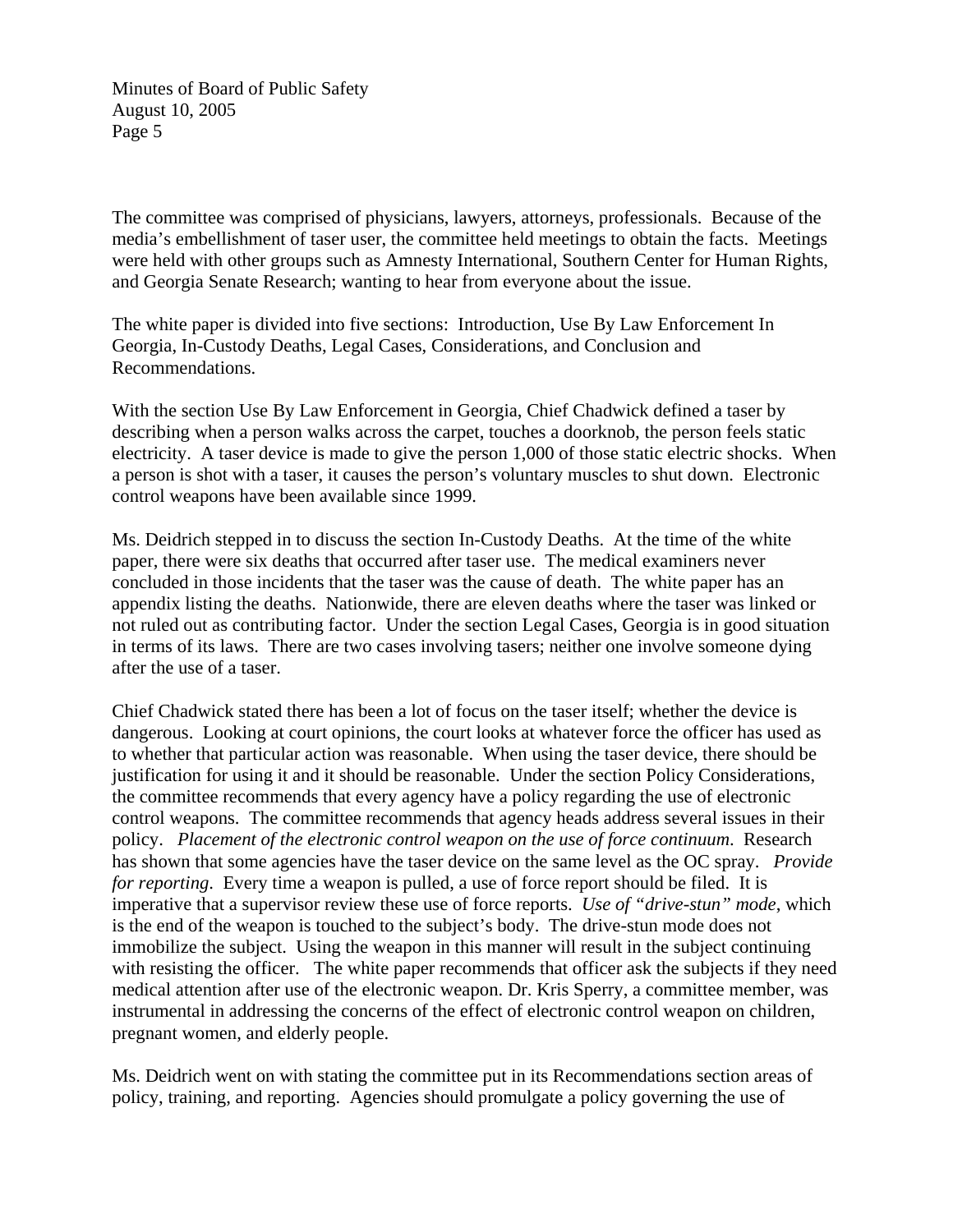electronic control weapons; should provide training to their officers prior to deploying electronic control weapons; and officers should report every time the electronic control weapon is used.

As one of the appendices to the white paper, Appendix F is the GBI Use of Force Report, which was briefed to the Board members. Ms. Deidrich explained that every GBI agent has been issued a taser and has gone through an eight-hour block of training. Ms. Deidrich gave several examples of active resistance and that training uses several of the examples. Attempt to commit violent injury to the person of another; the commission of an act which places the agent or another person in reasonable apprehension of immediately receiving a violent injury; verbal threat to fight or resist arrest where the agent has a reasonable belief that the subject will carry out the threat; flight after notification that the subject is under arrest; and resisting restraint or arrest by pulling away or refusing to submit to the officer's control amounting to enhanced physical or mechanical defiance. The GBI policy states whenever practical, a verbal warning should be issued before using taser.

When use of force is used by a GBI agent, reporting is required. There are very specific questions as to the use of the taser. Data from the taser can also be downloaded, in order to know exactly how many 5-second bursts were used on the subject. Every report is reviewed by the Director of Office of Professional Standards; thereby seeing what concerns he may have about those use of force incidents.

Points were further made of the use of taser. Ms. Deidrich reiterated that the drive stun mode does not immobilize the subject. A GBI agent will not use the taser on handcuffed or otherwise restrained subjects. The taser will not be used on subjects who appear to weigh less than 100 pounds; will not be used on women known to be pregnant; and should be avoided on the elderly.

Another point made is multiple strikes. If the subject is not incapacitated and compliant after two 5-second bursts, then the GBI agent will consider using another form of non-deadly force. While doing this scenario in training, it is explained that if it is not working, then think of doing something else. If multiple agents are present, then after the first 5-second burst, all the agents need to move in and restrain the subject.

Chief Chadwick stated that the committee made additional recommendations. The GBI will continue analyzing in-custody deaths to be able to provide information to law enforcement. The committee recommends P.O.S.T. be appropriated funding to establish certification requirement for electronic control weapon use. It is recommended that appropriate funding be provided to GPSTC to provide statewide training. Another recommendation is to standardize the form of reporting use of force information and putting it in on a statewide database. The final recommendation is to request the General Assembly to enact laws prohibiting the sale of electronic control weapons to the public.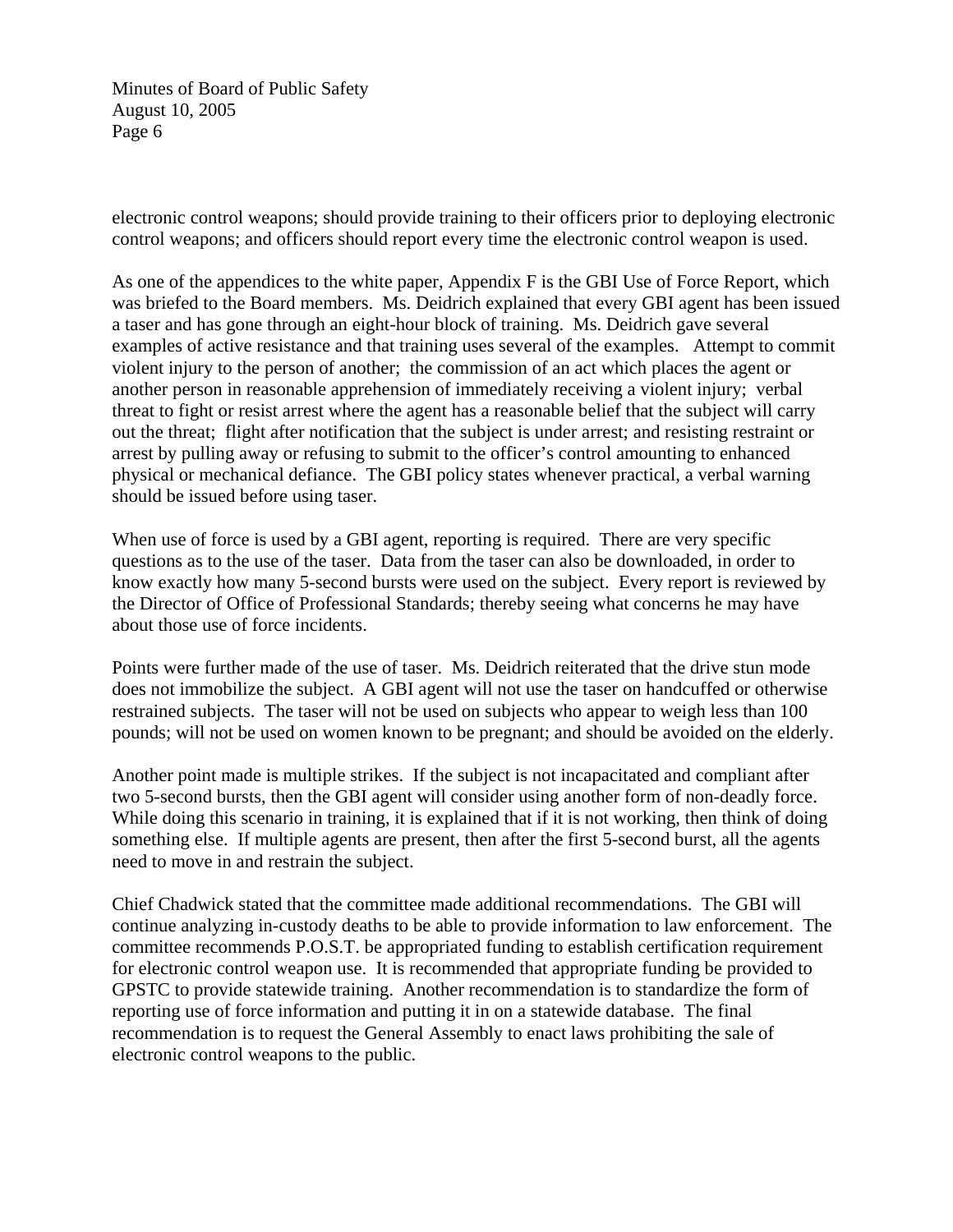Chief Chadwick and Ms. Deidrich stated that the committee established the conclusion that the electronic control weapon, when used properly and in accordance with the law, is an appropriate tool for law enforcement because it prevents injuries to suspects, prisoners and law enforcement. It is noted that upon a poll taken, the public supports the continued use of tasers by police; 44% strongly support the use of non-lethal weapons; and, 76% believe the use of tasers keep their community safe.

Director Dale Mann, Georgia Public Safety Training Center, congratulated both agencies on addressing the PIT issue and the taser issue, both being important issues. The Training Center is involved with both agencies in these issues.

Director Mann requested the Board approve a Resolution allowing the Training Center to sell bonds. The Resolution is to allow bond sales of \$1.65 million that will finance roof repairs, water tower repainting, and dorm renovation. Mr. Richard Guerreiro added that this is a Georgia State Finance Indemnification Commission bond sale for all the bonds that are now being released, now that the AAA rating has been established. Mr. Rooney L. Bowen, III made the motion to approve the resolution for this bond sale, seconded by Mr. Dub Harper, and unanimously voted approval by the Board.

## **DONATIONS/RESOLUTIONS:**

Mr. Terry Landers, Georgia Department of Public Safety/State Patrol, requested approval of three donations:

| 32" RCA Television set and<br>13" Magnavox Television/VCR      | 650.00      | <b>Berrien County Commissioners</b>                              |
|----------------------------------------------------------------|-------------|------------------------------------------------------------------|
| Three 14" RCA Television sets<br>Three Magnavox VCRs           | 500.00      | Meriwether County Commissioners                                  |
| Genesis II Radars<br>Pro Lasers (4) With Infrared Lidar System | \$16,080.00 | <b>Sheriff Scott Chitwood</b><br><b>Whitfield County Sheriff</b> |

Mr. Rooney L. Bowen, III motioned approval of the donations, which was seconded by Mr. Wayne Abernathy, and unanimously voted approval by the Board members.

Mr. Richard Guerreiro, Georgia Public Safety Training Center, requested approval of a donation:

| One Highway Grade      | \$1,000.00 | Norfolk Southern Corporation |
|------------------------|------------|------------------------------|
| Crossing Device System |            |                              |